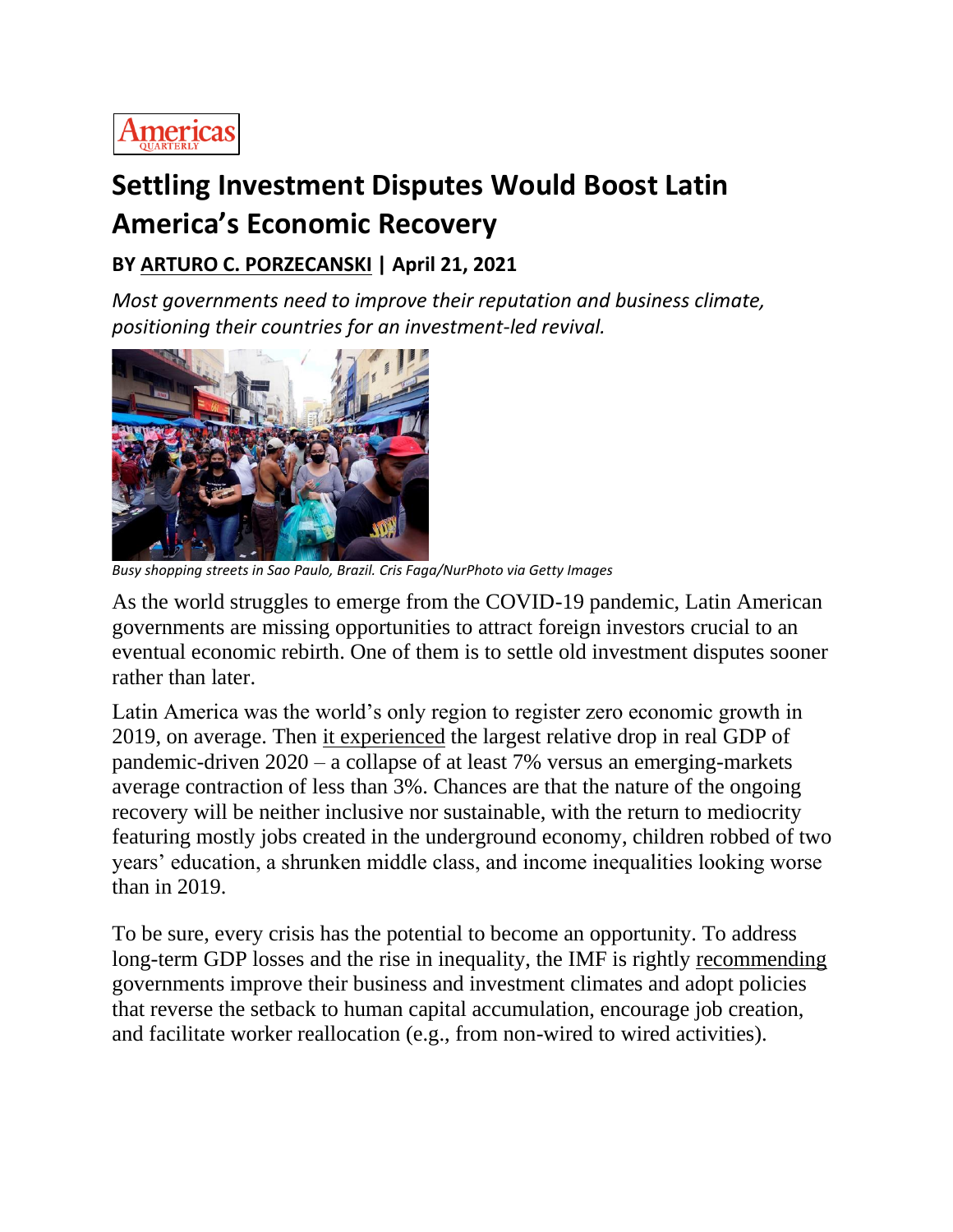## **Time to settle more investment disputes**

As the pandemic's impact on jobs and incomes lingers – [and looks likely to do so](https://blogs.imf.org/2021/04/15/short-term-shot-and-long-term-healing-for-latin-america-and-the-caribbean/)  [through](https://blogs.imf.org/2021/04/15/short-term-shot-and-long-term-healing-for-latin-america-and-the-caribbean/) 2024 – Latin American governments should start taking steps to improve their reputation and business climates by settling the many disputes that have languished at the International Center for Settlement of Investment Disputes (ICSID, located in Washington DC) and at the Permanent Court of Arbitration (PCA, in The Hague). These are open wounds that need to be healed.

Since the late 1990s, foreign investors [have brought](https://investmentpolicy.unctad.org/uploaded-files/document/UNCTAD-ISDS-Navigator-data-set-31July2020.xlsx) nearly 1,100 cases against some 120 countries, but two of the three most frequent targets are Argentina and Venezuela, and the two regions targeted most often are Latin America and Eastern Europe/Central Asia. The right of foreign individuals and corporations to present claims against governments in specified arbitration courts [is a feature](https://unctad.org/system/files/official-document/diaepcbinf2021d3_en.pdf) of virtually all of the more than 3,000 bilateral and multilateral investment and trade treaties signed since the late 1980s. One exception is Brazil, which has never ratified an international investment treaty providing for investor-state dispute settlement.

In order to attract foreign investors to countries with weak legal systems, tarnished judiciaries or unstable politics, the treaties offer legal rights including fair and equitable treatment, free transfer of investment funds in or out, and protection from direct or indirect expropriation without full compensation. Arbitration tribunals can't overturn local policies or laws as they resolve investment conflicts – but they can grant monetary damages to investors adversely affected by those laws and policies.

As of mid-2020, 740 cases had been closed, with 37% decided in favor of the host state, 29% in favor of the investor, and 20% of the cases settled out of court. The rest were dropped or otherwise discontinued.

At ICSID alone, 85 cases are currently pending against various Latin American governments, a number of which were filed over a decade ago. The five Latin American countries most frequently beset by complaints by foreign investors – Argentina, Venezuela, Mexico, Peru, and Colombia, in that order – have settled fewer than 6% of their cases. Thus, they have ample room to generate needed goodwill by settling many more.

A few examples of the cases in question include the claim by ICS Inspection and Control Services Ltd., a United Kingdom investor, that the government of Argentina failed to pay invoices under a contract in which ICS was to provide auditing services of imports bound for the country before they were shipped. Luis García Armas, a Spanish investor, alleges that the government of Venezuela expropriated without compensation his investments in four food-processing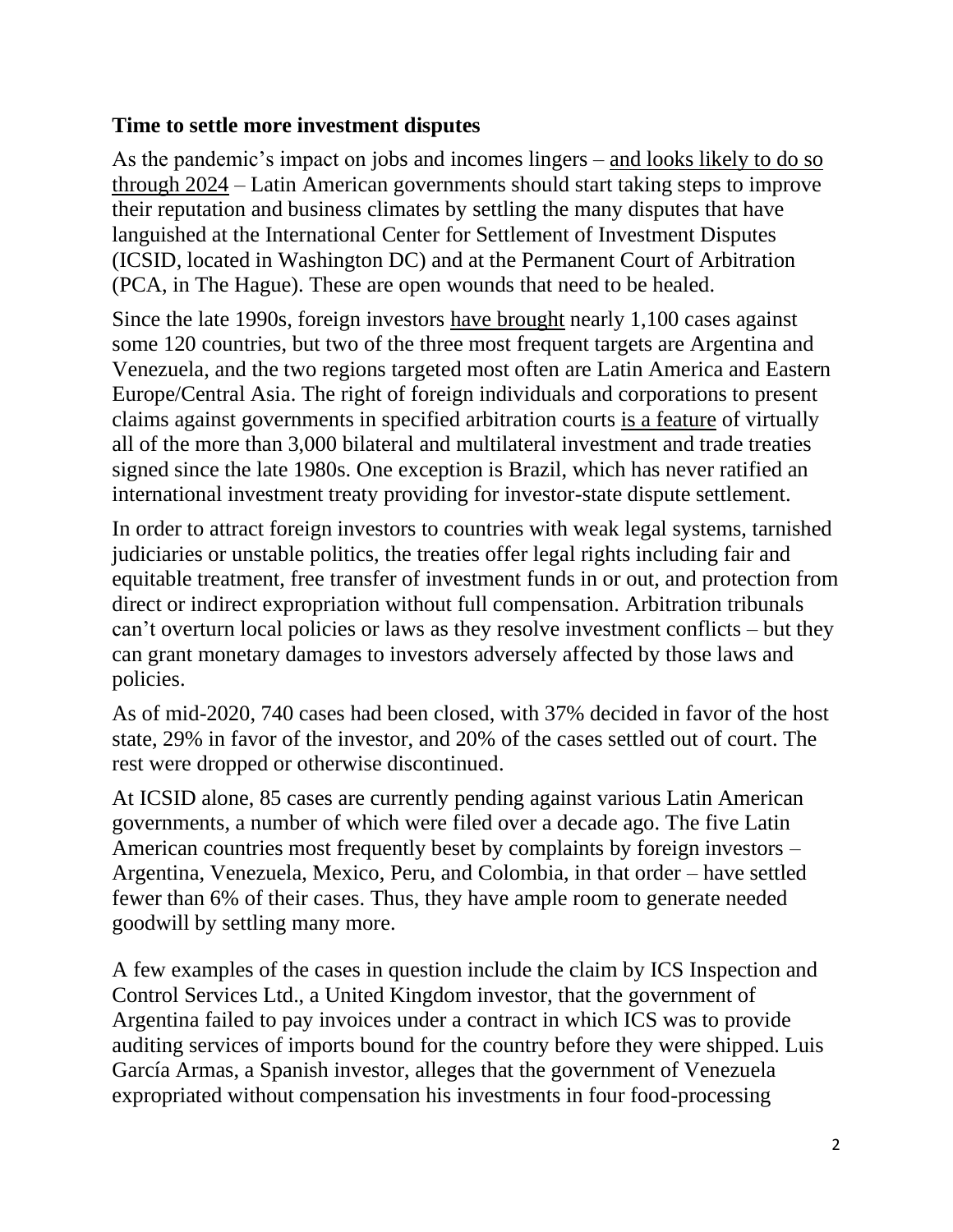companies. Alicia Grace and other U.S. citizens and entities claim that the Mexican state-owned oil company Pemex terminated early their lease agreements for five offshore oil-drilling platforms they owned. Enagás and Enagás Internacional, Spanish companies, allege that the government of Peru cancelled a concession contract to build a natural gas pipeline. And Astrida Carrizosa, a U.S. and Colombian citizen, claims that her investment in Banco Granahorrar was wiped out when the government of Colombia placed it under new management, nationalized it, and later sold it without compensation.

## **The costs and benefits**

Settling any of the outstanding cases in arbitration will entail a fiscal cost but will also generate fiscal savings. When the claimant succeeds in one of these international arbitrations, the average award, on the basis of a sample of over 300 cases, has [been](https://www.allenovery.com/en-gb/global/news-and-insights/publications/investment-treaty-arbitration-cost-duration-and-size-of-claims-all-show-steady-increase) on the order of \$75 million, a fraction of the approximately \$500 million claimed. Therefore, investors are prepared to negotiate large discounts from headline claim numbers. But settling claims early on also provides budgetary savings, and not just relative to a potential award favorable to the claimant. It saves tens or even hundreds of millions of dollars because keeping all these many cases running for 5, 10 or even 15 years runs up [enormous](https://www.acerislaw.com/how-to-reduce-the-overall-cost-of-investment-treaty-arbitration-to-less-than-usd-1-million/) bills on account of fees continuously payable to U.S. and European attorneys, expert witnesses, arbitrators and staff, venue rental, and flights and hotels.

A landmark study of decision-making among multinational investors [showed that](https://www.biicl.org/documents/625_d4_fdi_main_report.pdf?showdocument=1) the rule of law is among their top-three considerations when making foreign investment decisions, coupled with the ease of doing business and political stability. Nearly 90% of investors surveyed said that a tradition of strong rule of law is either "essential" or "very important" to decision-making. And yet, the Rule of Law Index updated annually by the World Justice Project [shows that,](https://worldjusticeproject.org/rule-of-law-index/global) in 2020, only Uruguay, Costa Rica, and Chile (in that order) were ranked among the world's top-third of law-abiding countries. Nine Latin American countries, including Mexico and Venezuela, were ranked in the world's bottom-third group.

All things considered, settling a larger portion of international arbitration claims would seem to be a timely and cost-effective way for governments in Latin America to improve their reputation and business climate, positioning their countries for a better-than-otherwise, investment-led recovery from the pandemic.